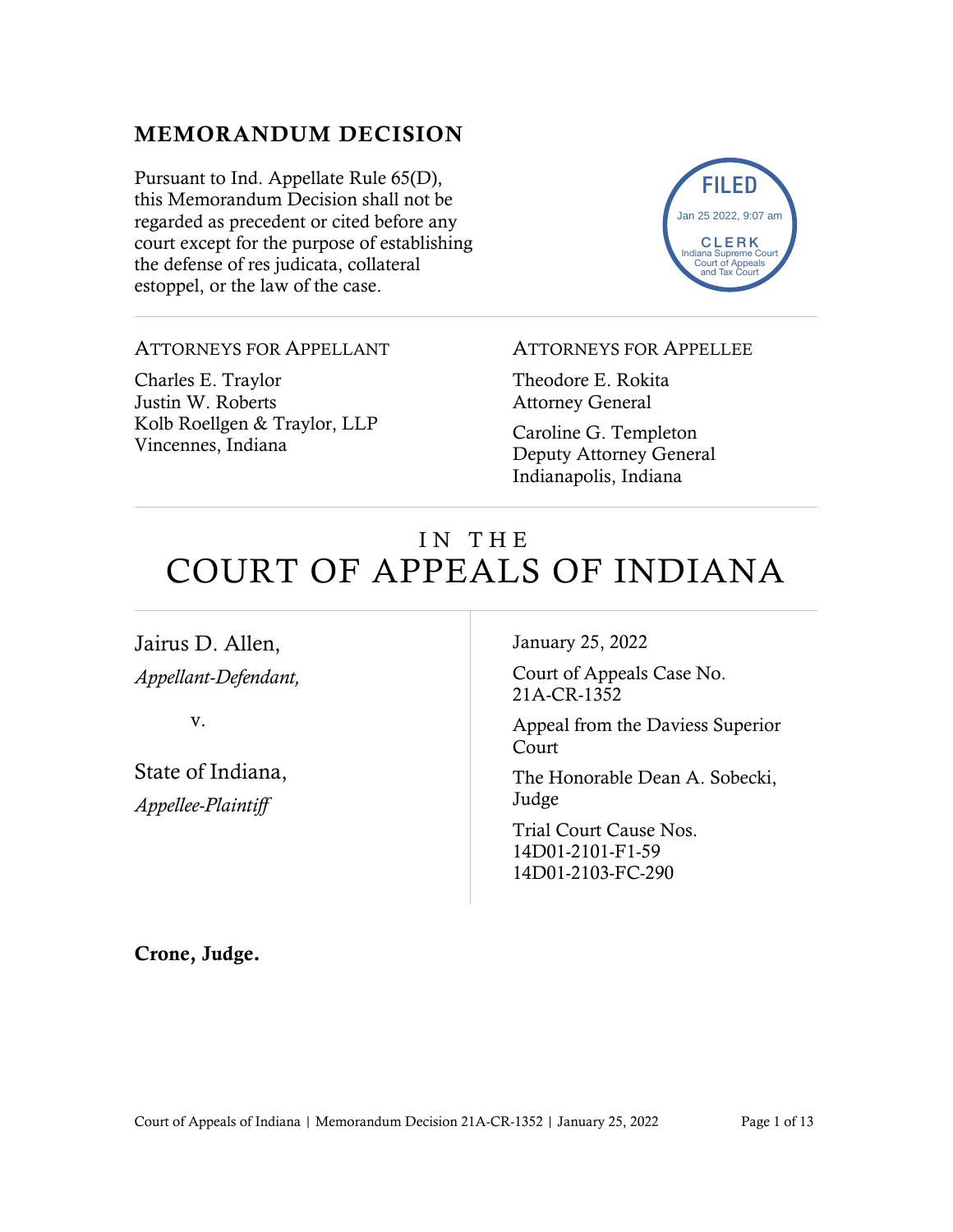#### Case Summary

[1] Jairus D. Allen appeals the trial court's order effectively denying his motion to reduce his \$500,000 cash-only bail. Concluding that the trial court's order constitutes an abuse of discretion, we reverse and remand.

### Facts and Procedural History

- [2] On January 15, 2021, the State charged Allen with two counts of level 1 felony child molesting, level 4 felony child molesting, three counts of level 4 felony sexual misconduct with a minor, level 4 felony incest, level 5 felony child exploitation, and level 6 felony performing sexual conduct in the presence of a minor in cause number 14D01-2101-F1-59 (Cause 59). After a hearing that same day, the trial court set bail at \$500,000 cash. On February 23, 2021, Allen filed a motion for release on his own recognizance or for a reduction in bail. The trial court denied the motion for release but set a bail review hearing for March 31, 2021. Following the hearing, the trial court denied Allen's request to reduce bail.
- [3] Meanwhile, on March 25, 2021, the State charged Allen with class C felony child molesting and class D felony child solicitation in cause number 14D01- 2103-FC-290 (Cause 290). These charges were based upon crimes alleged to have occurred prior to the crimes charged in Cause 59. The trial court held a bail review hearing in Cause 59 and Cause 290 on April 22, 2021. The trial court took Allen's request for bail reduction under advisement and directed the Daviess County Community Corrections Program to investigate the possibility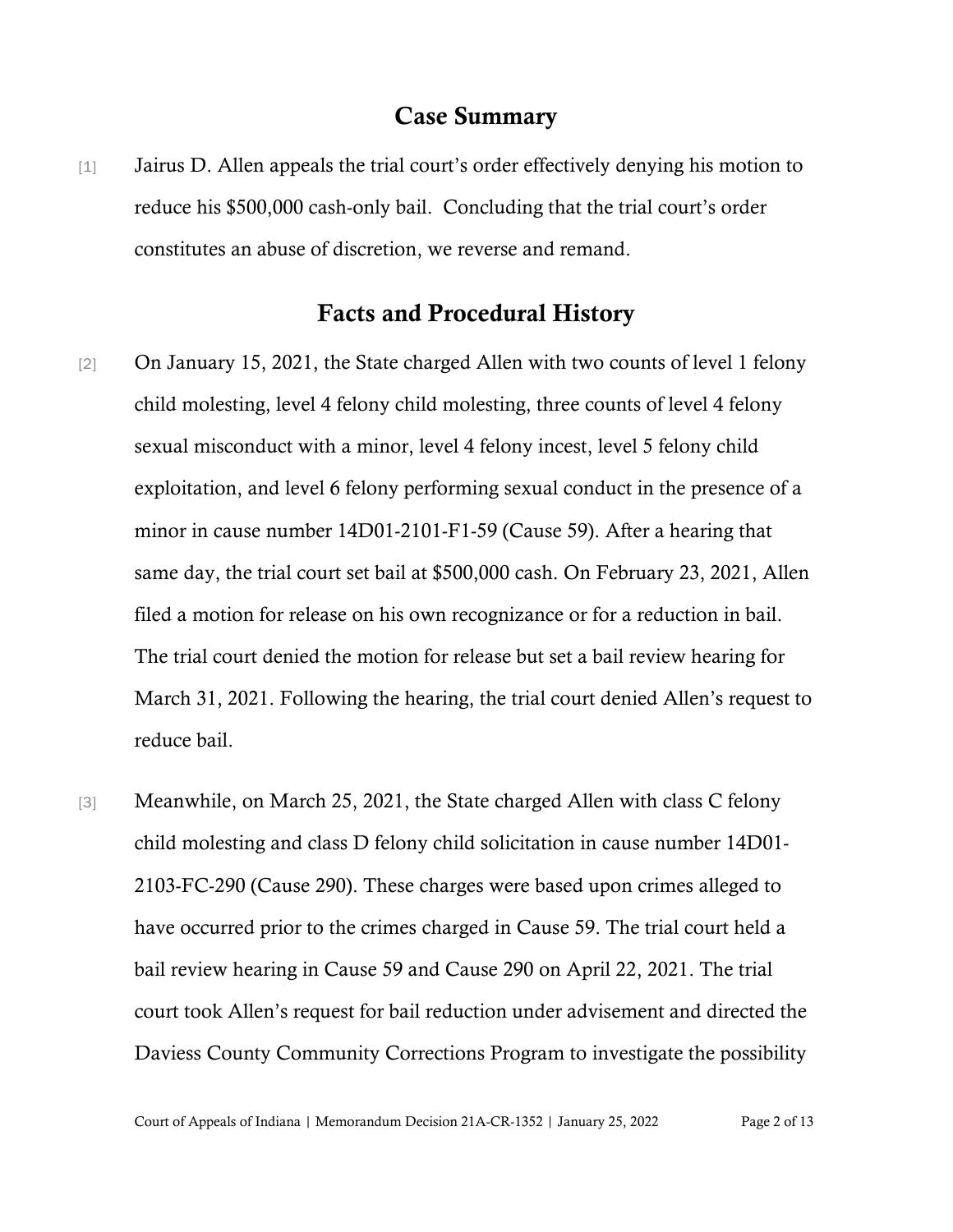of finding an independent company to provide electronic home monitoring services. On May 17, 2021, Allen filed a motion for a favorable ruling on a renewed request for bond reduction in Cause 59. On June 9, 2021, the trial court modified Allen's bond "to work release when it reopens" in both Cause 59 and Cause 290. [1](#page-2-0) Appellant's App. Vol. 2 at 90. Allen filed a verified motion for emergency stay and release pending appeal. The trial court denied the motion. Allen then filed an emergency motion for stay with this Court. A majority of our motions panel denied the motion.[2](#page-2-1) This appeal ensued.

## Discussion and Decision

[4] Allen contends that the trial court erred in denying his request for bail reduction and is violating his constitutional rights in continuing to hold him on a \$500,000 cash-only bail. The setting of the amount of bail lies within the discretion of the trial court. *Lopez v. State*, 985 N.E.2d 358, 360 (Ind. Ct. App. 2013). We therefore review a trial court's denial of a defendant's motion to reduce bail for an abuse of that discretion. *Sneed v. State*, 946 N.E.2d 1255, 1257 (Ind. Ct. App. 2011). "An abuse of discretion occurs when the trial court's decision is clearly against the logic and effect of the facts and circumstances before it." *Id*.

<span id="page-2-0"></span> $<sup>1</sup>$  According to multiple verified documents filed by Allen's counsel, the work release component of</sup> community corrections was closed due to the COVID-19 pandemic.

<span id="page-2-1"></span><sup>&</sup>lt;sup>2</sup> Senior Judge Darden dissented stating that he would remand "the case to the trial court for reconsideration of the bond." *Allen v. State*, Order Denying Motion to Stay, No. 21A-CR-1352 (Ind. Ct. App. Aug. 16, 2021) (Darden, S.J., dissenting).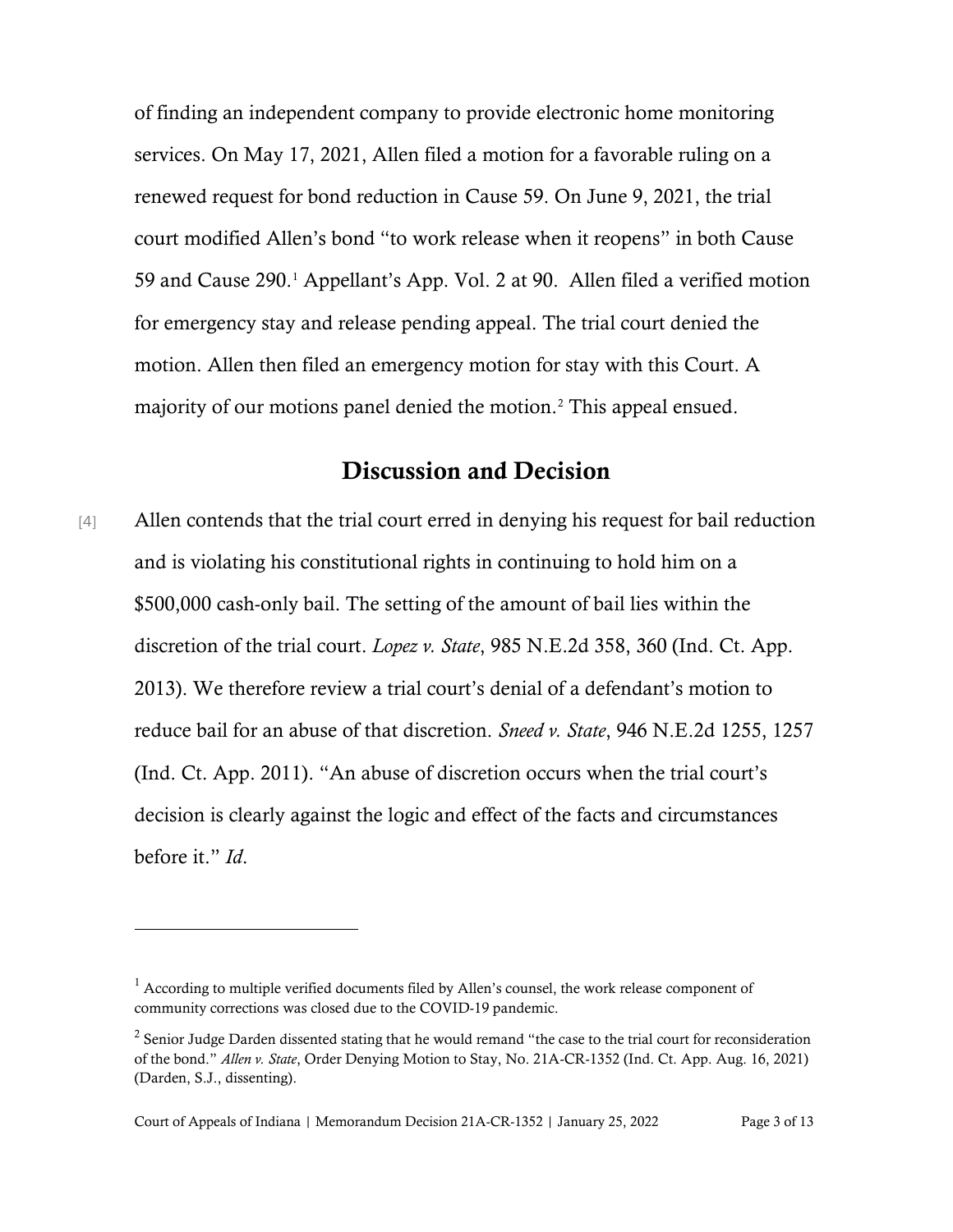- [5] The Indiana Constitution prohibits excessive bail. Ind. Const. art. 1, § 16. "The object of bail is not to effect punishment in advance of conviction." *Samm v. State*, 893 N.E.2d 761, 766 (Ind. Ct. App. 2008). "Rather, it is to ensure the presence of the accused when required without the hardship of incarceration before guilt has been proved and while the presumption of innocence is to be given effect." *Id*. In determining whether bail is excessive, a court must consider: "(1) the object of bail itself, and (2) the financial ability of the accused to provide the required amount of bail." *Id*. Generally, bail is considered excessive if set an amount higher than reasonably calculated to ensure the accused presence in court or to assure the physical safety of another person or the community, if the court finds by clear and convincing evidence that the accused poses a risk to the physical safety of another person or the community. *Id.* at 767. The inability to procure the amount necessary to make bond does not in and of itself render the amount unreasonable. *Mott v. State*, 490 N.E.2d 1125, 1128 (Ind. Ct. App. 1986).
- [6] Upon a showing of good cause, the State or the defendant may be granted an alteration or revocation of bail. Ind. Code  $\S$  35-33-8-5(a). Motions to reduce bail are authorized by Indiana Code Section 35-33-8-5(c), which provides in pertinent part as follows:

When the defendant presents additional evidence of substantial mitigating factors, based on the factors [governing the initial setting of bail] set forth in [Indiana Code Section 35-33-8-4(b)], which reasonably suggests that the defendant recognizes the court's authority to bring the defendant to trial, the court may reduce bail. However, the court may not reduce bail if the court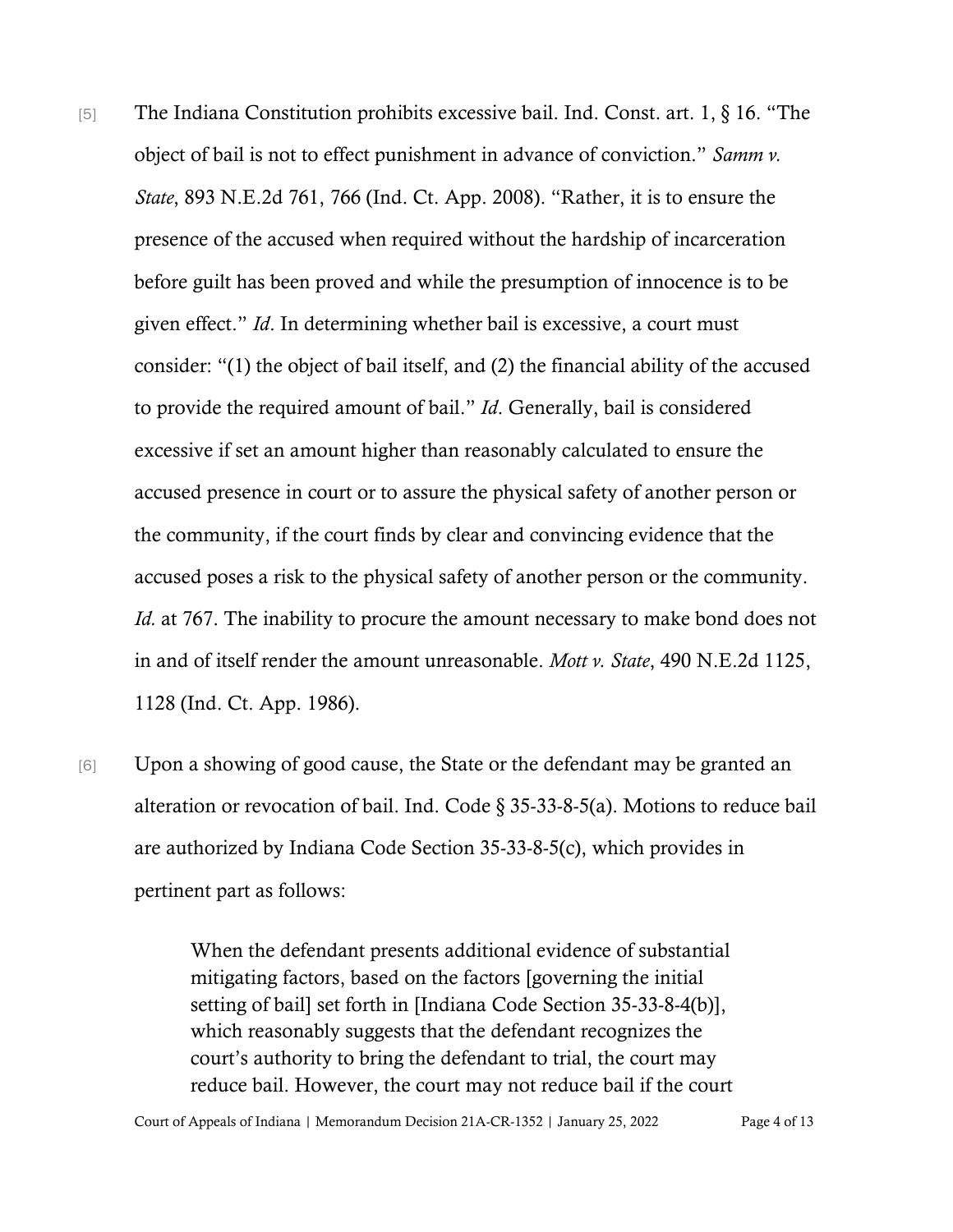finds by clear and convincing evidence ... that the defendant otherwise poses a risk to the physical safety of another person or the community.

The factors enumerated in Indiana Code Section 35-33-8-4(b) are:

(1) the length and character of the defendant's residence in the community;

(2) the defendant's employment status and history and the defendant's ability to give bail;

(3) the defendant's family ties and relationships;

(4) the defendant's character, reputation, habits, and mental condition;

(5) the defendant's criminal or juvenile record, insofar as it demonstrates instability and a disdain for the court's authority to bring the defendant to trial;

(6) the defendant's previous record in not responding to court appearances when required or with respect to flight to avoid criminal prosecution;

(7) the nature and gravity of the offense and the potential penalty faced, insofar as these factors are relevant to the risk of nonappearance;

(8) the source of funds or property to be used to post bail or to pay a premium, insofar as it affects the risk of nonappearance;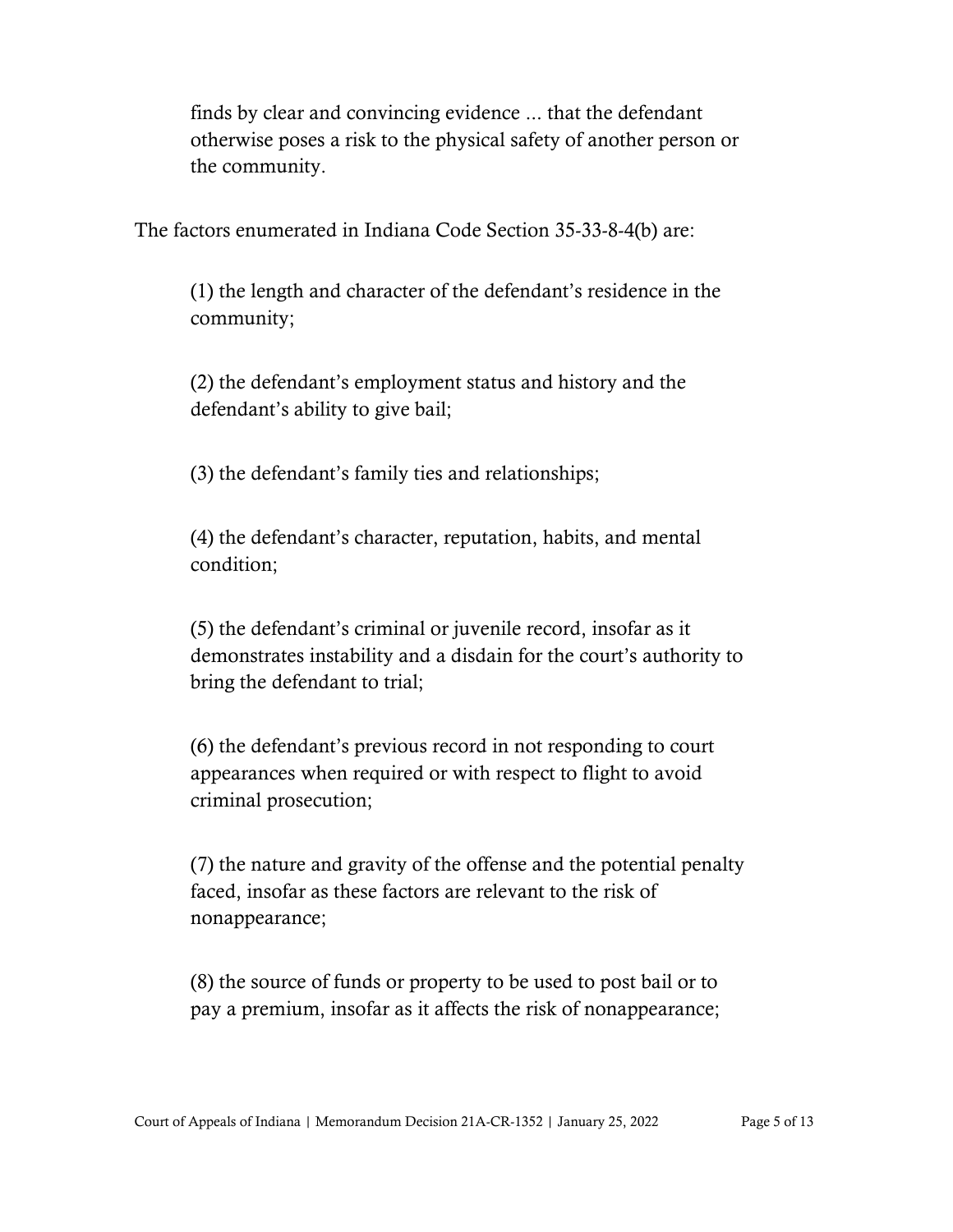(9) that the defendant is a foreign national who is unlawfully present in the United States under federal immigration law; and

(10) any other factors, including any evidence of instability and a disdain for authority, which might indicate that the defendant might not recognize and adhere to the authority of the court to bring the defendant to trial.

A defendant need not show changed circumstances in order for the trial court to reduce bail. *Sneed*, 946 N.E.2d at 1258. Rather, the trial court considers the same statutory factors relevant to the initial setting of bail in exercising its discretion to grant or deny a motion to reduce bail. *Id*.

[7] Based upon the record before us, we have little difficulty determining that Allen's \$500,000 cash bail with no surety option is excessive. In other words, there is no question that such amount is "higher than reasonably calculated to ensure [Allen's] presence in court" or to assure the "physical safety of another person or the community," even assuming that the trial court here had found (which it did not) by clear and convincing evidence that Allen poses a risk to the physical safety of another person or the community. [3](#page-5-0) *Id.* at 1257. During both the initial hearing and subsequent hearings on Allen's motions to reduce bail, no evidence was presented on any of the statutory factors listed above to

<span id="page-5-0"></span> $3$  The State presented no evidence that Allen is a flight risk or poses a risk to the physical safety of another person or the community. Although the State waxes poetic in its brief about Allen's occupation as a truck driver being indicative that he is a flight risk, the State did not argue this point to the trial court, nor did the trial court appear to rely on this fact in its bail determination. Regarding danger to others, the record indicates that Allen consented to no-contact orders with both of his alleged victims and the State concedes that Daviess County Community Corrections performed an evidence-based risk assessment that indicated Allen is a low risk to reoffend. *See* Appellant's App. Vol. 2 at 80.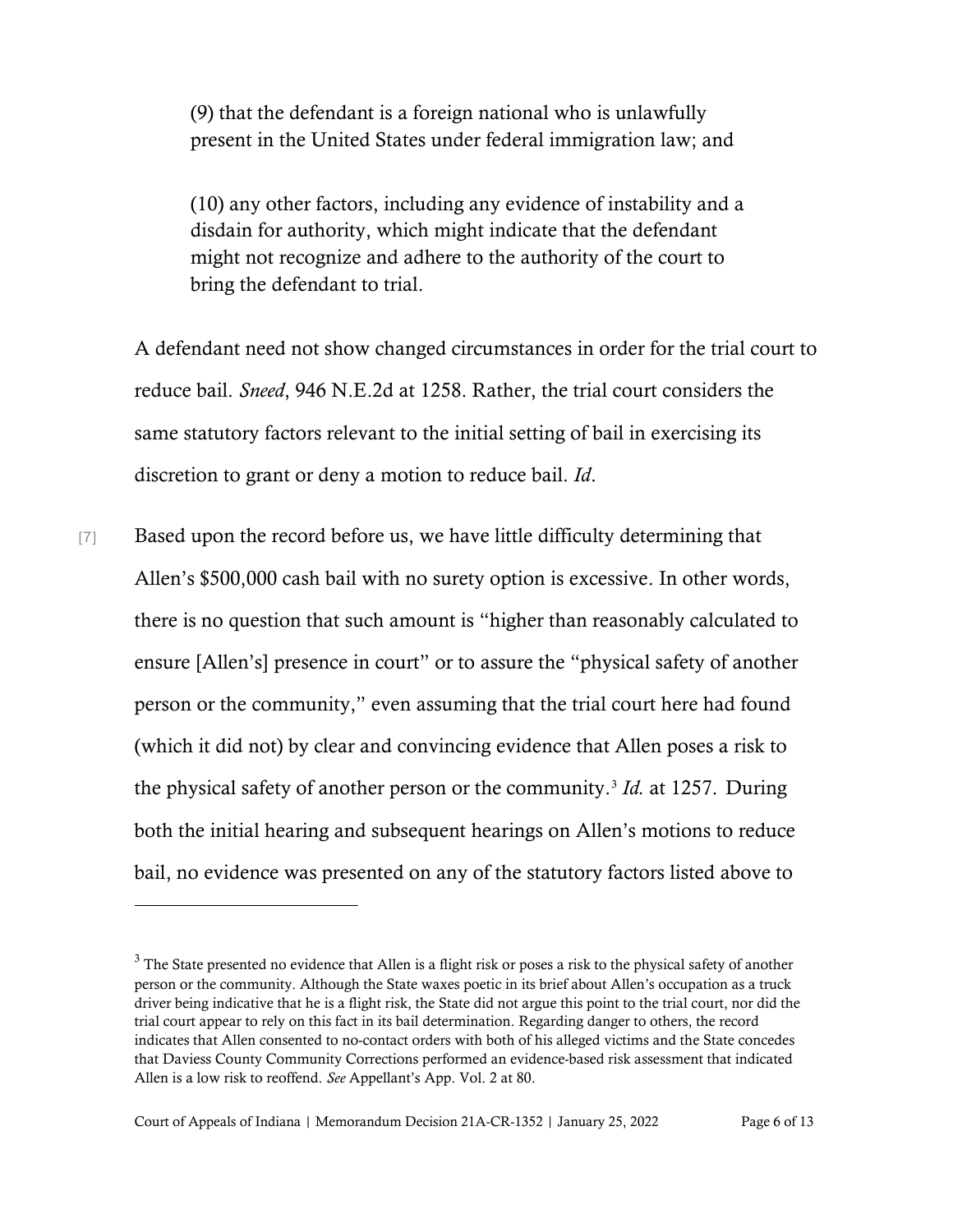support such an excessive bond. It appears that the only statutory factor even arguably considered by the trial court in support of both the initial setting of bail and the denial of Allen's multiple requests to reduce bail was factor 7 regarding the nature and gravity of Allen's offenses. Still, we cannot agree with the trial court that the nature and gravity of these charges, as troubling as they may be, support bail in the amount of \$500,000, much less with no surety option. Indeed, the total absence of evidence suggesting that Allen is a flight risk or a danger to others leads us to conclude that the trial court should have granted his request to alter both the amount and type of bail initially set by the court. By refusing to do so, the trial court, in effect "condemned [Allen] to jail pending trial without explicitly ordering [him] to be held or articulating any reason for doing so." *Winn v. State*, 973 N.E.2d 653, 656 (Ind. Ct. App. 2012) (quoting *Sneed*, 946 N.E.2d at 1260).

[8] Moreover, we agree with Allen that the trial court's final order modifying his bail to "work release when it reopens" is illusory at best because it provides zero relief for his current incarceration. As Allen notes, the trial court's order neither accomplished his conditional release from jail, nor did it provide him with a reduced reasonable bail (or surety option) meaning that the State is "holding [him] on constructively no bail pending his trial." Appellant's Br. at 15. The trial court's order constitutes an abuse of discretion. Again, we must emphasize that "we are dealing with a constitutional right here, and the goal is not to punish in advance of conviction but to assure the defendant's appearance in court." *Lopez*, 985 N.E.2d at 362. Accordingly, we reverse and remand with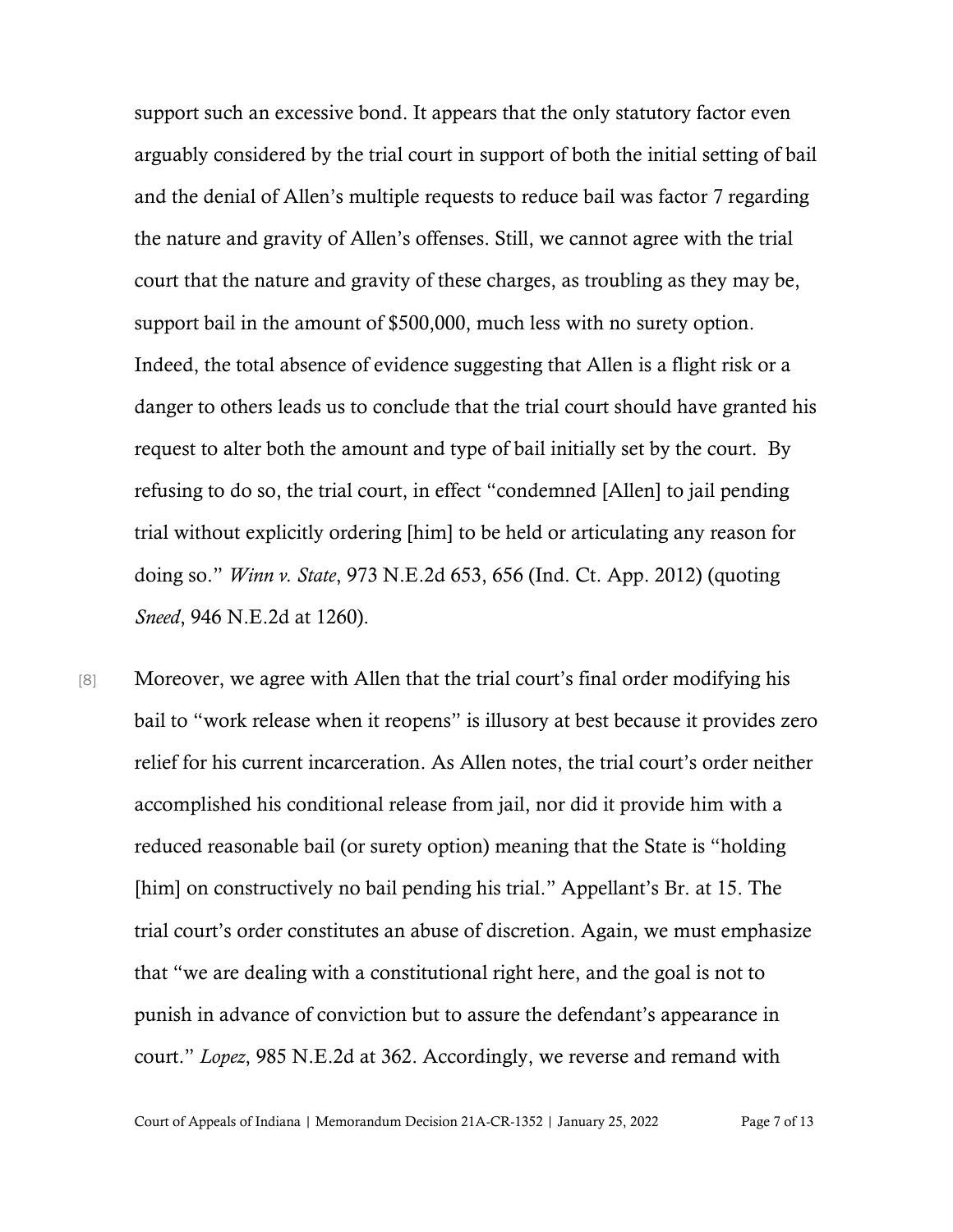instructions for the trial court to reduce and set Allen's bail based upon proper consideration of the relevant statutory factors. [4](#page-7-0)

[9] Reversed and remanded.

Tavitas, J., concurs.

Bradford, C.J., dissents with opinion.

<span id="page-7-0"></span><sup>4</sup> Bail should be established by the trial court and not by this Court on appeal. *Lopez*, 985 N.E.2d at 362; *see also* Ind. Criminal Rule 26(C) ("If the court determines that an arrestee is to be held subject to money bail, the court is authorized to determine the amount of such bail and whether such bail may be satisfied by surety bond and/or cash deposit."). Indiana Criminal Rule 26 further provides, in pertinent part:

<sup>(</sup>A) If an arrestee does not present a substantial risk of flight or danger to self or others, the court should release the arrestee without money bail or surety subject to such restrictions and conditions as determined by the court except when:

<sup>(1)</sup> The arrestee is charged with murder or treason.

<sup>(2)</sup> The arrestee is on pre-trial release not related to the incident that is the basis for the present arrest.

<sup>(3)</sup> The arrestee is on probation, parole or other community supervision.

<sup>(</sup>B) In determining whether an arrestee presents a substantial risk of flight or danger to self or other persons or to the public, the court should utilize the results of an evidence-based risk assessment approved by the Indiana Office of Court Services, and such other information as the court finds relevant.

As already noted, the State concedes that Daviess County Community Corrections performed an evidencebased risk assessment that indicated Allen was a low risk to reoffend. *See* Appellant's App. Vol. 2 at 80.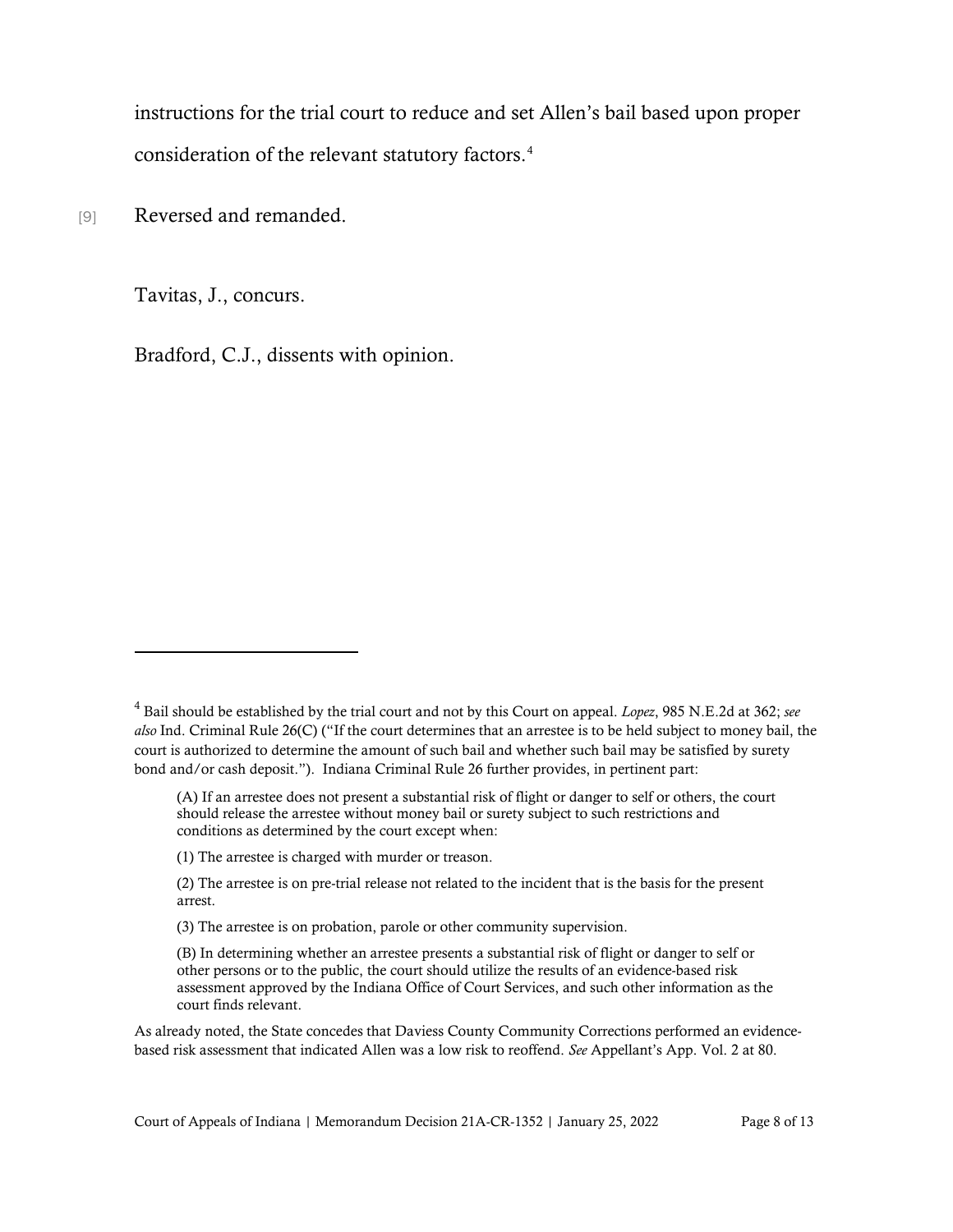# IN THE COURT OF APPEALS OF INDIANA

Jairus D. Allen, *Appellant-Defendant,*

v.

State of Indiana *Appellee-Plaintiff.*

Court of Appeals Case No. 21A-CR-1352

### Bradford, Chief Judge, dissenting.

- [10] Because I disagree with the majority's conclusion that the trial court erred in denying Allen's request for a bail reduction, I respectfully dissent.
- [11] It is undisputed that the allegations against Allen are serious in nature as they include numerous acts of child molestation against at least two victims. Allen is the father of one of his two alleged victims, Victim 1. (Appellant's App. Vol. II p. 25) During a 2021 forensic interview, Victim 1 alleged that Allen performed oral, anal, and vaginal sex on her. (Appellant's App. Vol. II p. 25) Victim 1 also reported that Allen masturbated in front of her, forced her to touch his penis, and took nude pictures of her on his cellular phone. (Appellant's App. Vol. II p. 27)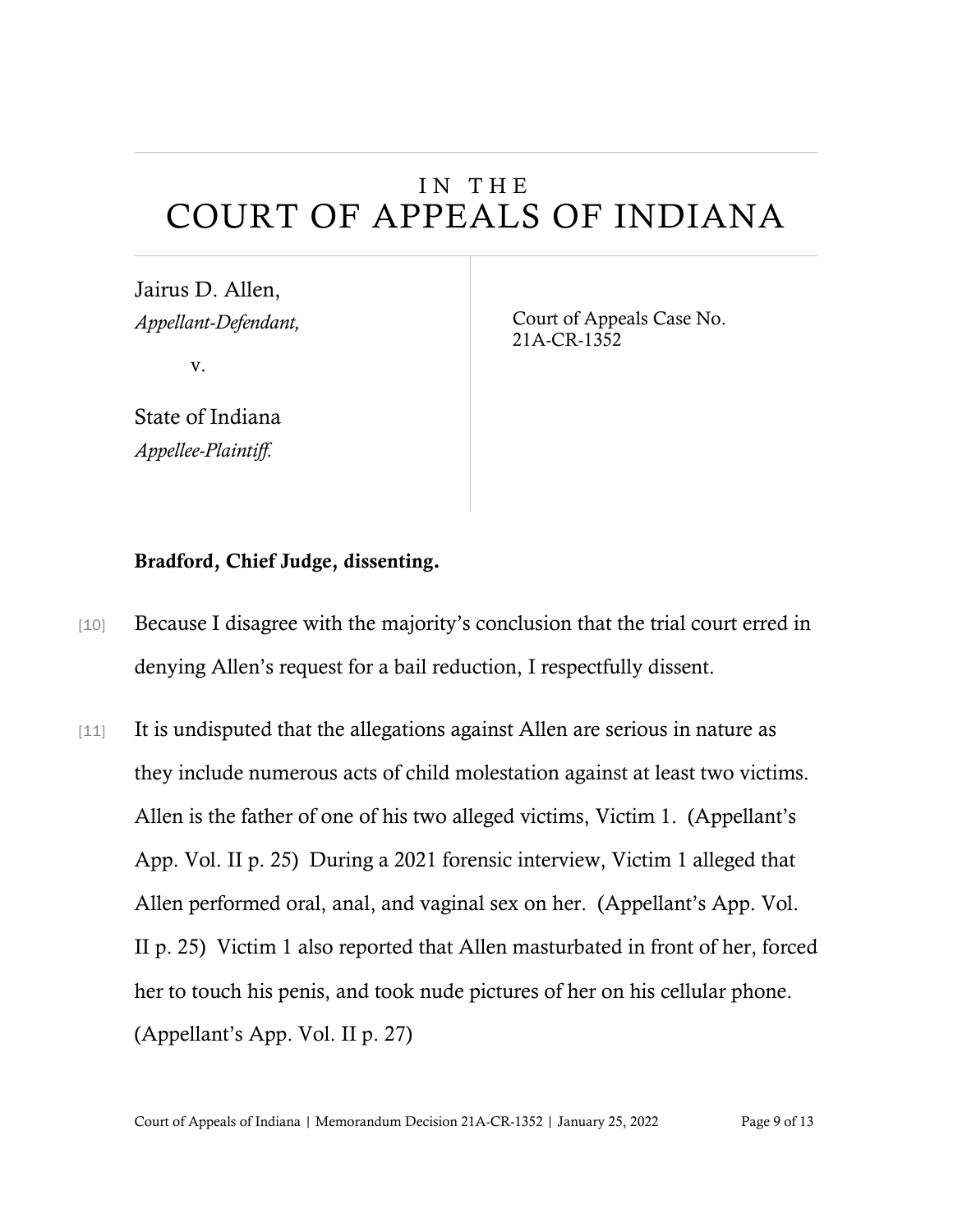- [12] It is also alleged that Allen assaulted a second victim, Victim 2, who is now sixteen years old. (Appellant's App. Vol. II p. 129) During a forensic interview on January 21, 2021, Victim 2 alleged that when she was five years old, over the course of an evening, Allen directed her to look at his penis while she was taking a bath, pressed his penis against her back while in her bedroom, and forced her to touch his penis. (Appellant's App. Vol. II p. 137) The night after that incident, Allen entered Victim 2's bedroom and offered her a tootsie roll in exchange for oral sex. (Appellant's App. Vol. II p. 138) Victim 2 also reported that Allen forced her to watch a pornographic film depicting women performing oral sex, telling her that "she would be good at it," and told her stories about her how her mother would do it. (Appellant's App. Vol. II p. 138). Further, there are allegations that Allen was previously investigated for sexually abusing Victim 2 in 2009, 2010, and 2018. (Appellant's App. Vol. II pp. 129-30)
- [13] On January 15, 2021, the State charged Allen with two counts of Level 1 felony child molesting, Level 4 felony child molesting, three counts of Level 4 felony sexual misconduct with a minor, Level 4 felony incest, Level 5 felony child exploitation, and Level 6 felony performing sexual conduct in the presence of a minor in cause number 14D01-2101-F1-59 ("Cause 59"). On March 25, 2021, the State charged Allen Class C felony child molesting and Class D felony child solicitation in cause number 13D01-2103-FC-290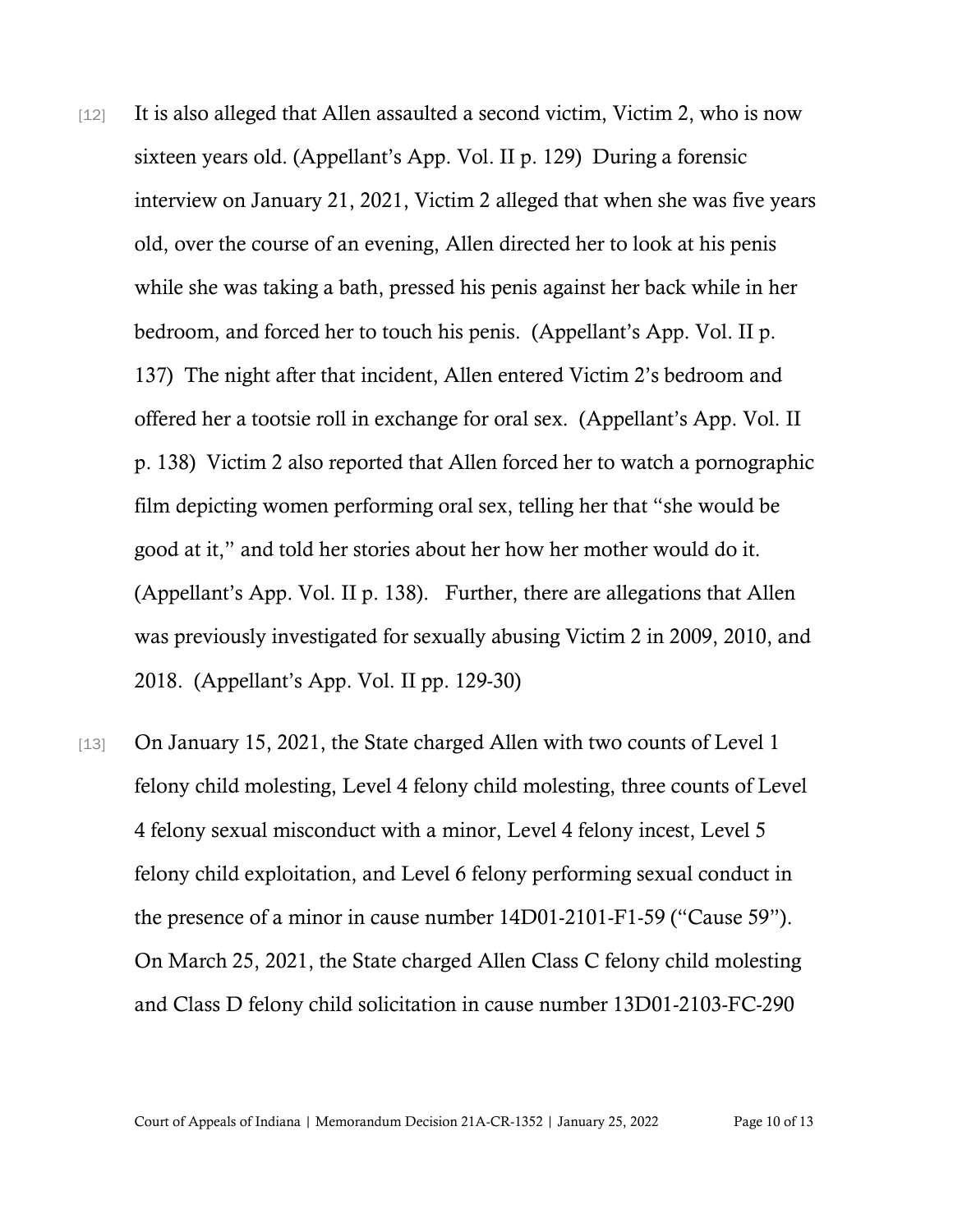("Cause 290") for crimes which occurred in the past.<sup>[5](#page-10-0)</sup> Ultimately, the trial court set bail at \$500,000.00 cash and, despite requests by Allen, refused to reduce it.

[14] Setting the amount of bail is within the sound discretion of the trial court and we will reverse only for an abuse of discretion. *Cole v. State*, 997 N.E.2d 1143, 1145 (Ind. Ct. App. 2013). We may affirm the trial court's ruling "if it is sustainable on any legal basis in the record, even though it was not the reason enunciated by the trial court." *Robey v. State*, 7 N.E.3d 371, 379 (Ind. Ct. App. 2014). Indiana Code section 35-33-8-4 provides a non-exhaustive list of facts that a trial court may consider in setting bail:

> (1) the length and character of the defendant's residence in the community;

(2) the defendant's employment status and history and the defendant's ability to give bail;

(3*) the defendant's family ties and relationships*;

(4) the defendant's character, reputation, habits, and mental condition;

(5) the defendant's criminal or juvenile record, insofar as it demonstrates instability and a disdain for the court's authority to bring the defendant to trial;

<span id="page-10-0"></span><sup>&</sup>lt;sup>5</sup> The alleged crimes in Cause 290 occurred approximately eleven years ago and so, under the charging classifications in effect at the time the alleged acts were performed, the actions qualified as Class C and D felonies rather than as a Level 4 felony and Level 6 felony respectively.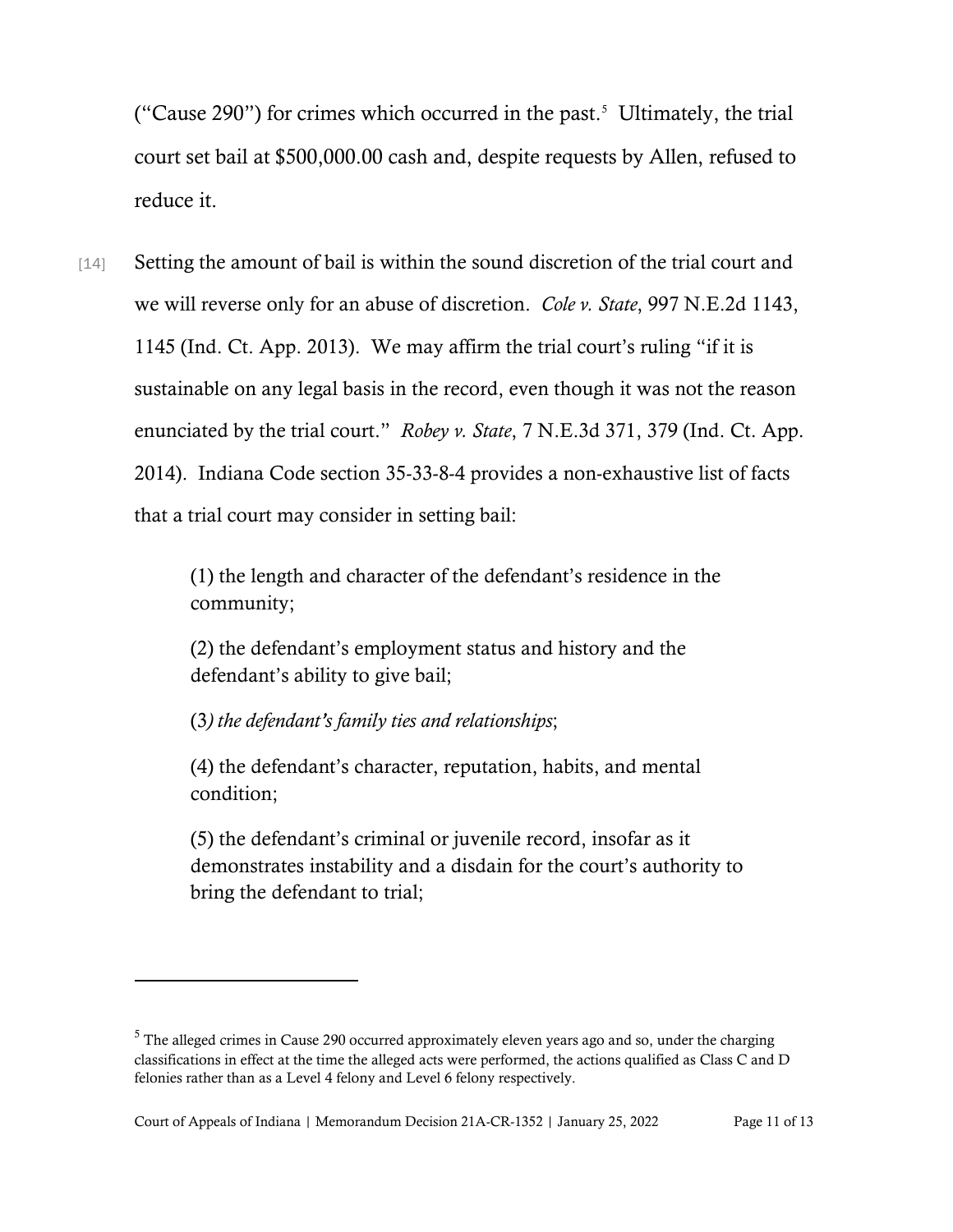(6) the defendant's previous record in not responding to court appearances when required or with respect to flight to avoid criminal prosecution;

(7) *the nature and gravity of the offense and the potential penalty faced*, insofar as these factors are relevant to the risk of nonappearance;

(8) the source of funds or property to be used to post bail or to pay a premium, insofar as it affects the risk of nonappearance;

(9) that the defendant is a foreign national who is unlawfully present in the United States under federal immigration law; and

(10) *any other factors*, including any evidence of instability and a disdain for authority, which might indicate that the defendant might not recognize and adhere to the authority of the court to bring the defendant to trial.

(Emphasis added).

Court of Appeals of Indiana | Memorandum Decision 21A-CR-1352 | January 25, 2022 Page 12 of 13 [15] In view of the serious nature of the allegations against Allen and other relevant circumstances, the trial court did not abuse its discretion in setting his bail. It is alleged that Allen solicited and forced two minor victims, one of which was his daughter, to engage in sexual conduct in 2009, 2010, and 2021. These crimes included, among many other things, oral, anal, and vaginal sex on a minor victim and solicitation. Allen was also employed as a long-haul trucker and faced a sentence potentially exceeding 100 years, which the State believed made him a "flight risk." Tr. p. 22. "Moreover, a court '*may not* reduce bail if the court finds by clear and convincing evidence ... that the defendant otherwise poses a risk to the physical safety of another person or the community.' I.C. § 35-33-8-5(c)." *Johnson v. State*, 114 N.E.3d 908, 911 (Ind. Ct. App. 2018). Although there is some evidence in the record that Allen was not a high risk to